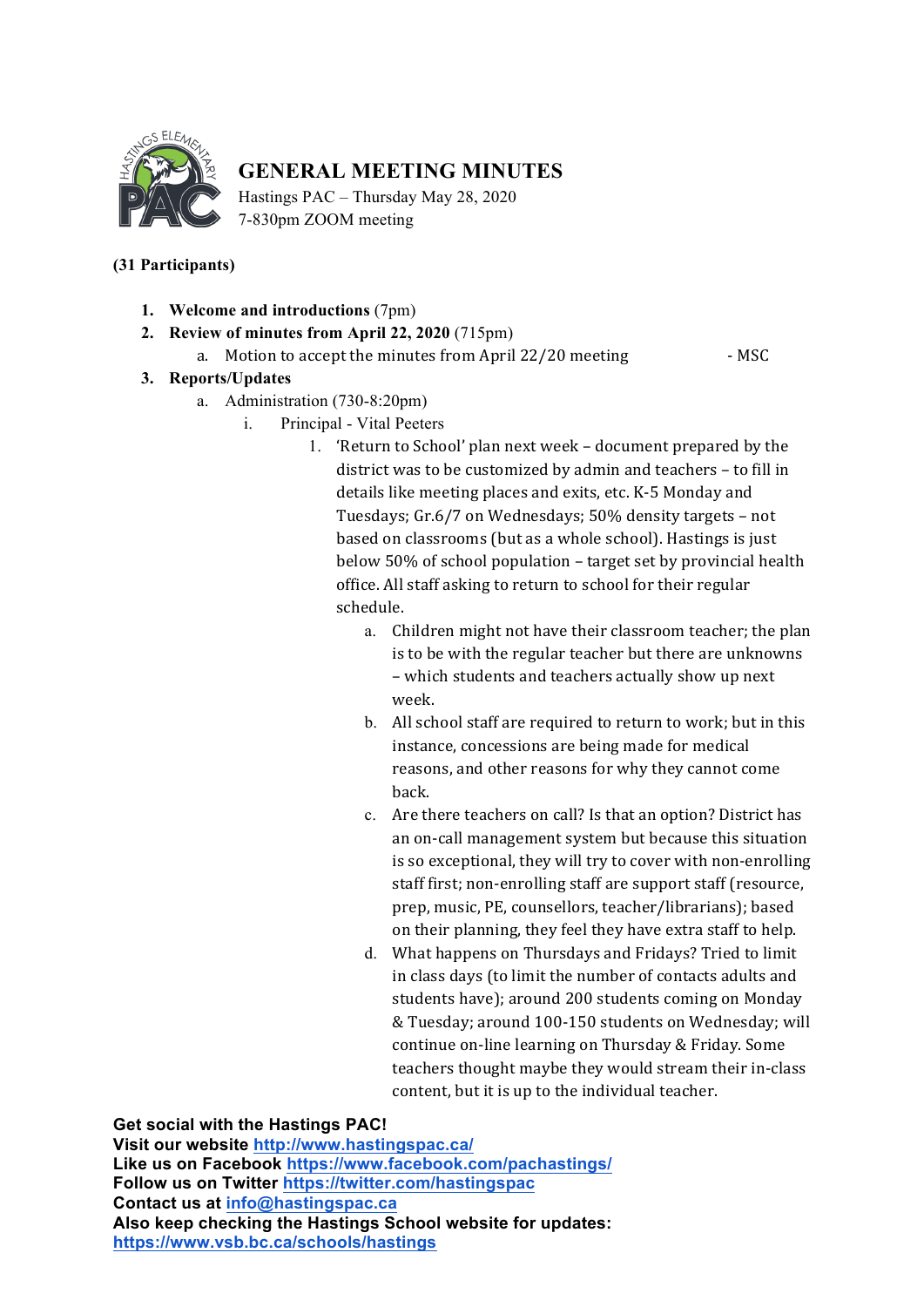- e. Lunchtime? School yard already divided into sections -"maximizing the physical distance  $/$  minimizing physical contact" is the mantra that they are reminding students; they will be eating with their teachers, either inside or picnic style.
- f. Why are we not staggering recess? Wanted to maintain some structures for kids / familiarity; recesses and lunch are what shapes our day; offered more supervision aids but adding more adults that could possibly spread COVID, is a bit counterproductive; they are using the regular supervision aids that they have and will see how they manage, and reassess if needed.
- g. Once they are in the school, staff will wash their hands at the entrance: but students for the sake of structure  $-$  will wash their hands in the classrooms. Congestion would be too great to have students all wash their hands at entrance ways.
- h. Parents will drop off outside the school grounds area. Teacher will meet them outside.
- i. Class sizes for next year? Not determined yet.
- j. No limits on how many students can be in the class they have done their best to rearrange furniture to accommodate distancing; results of the survey – based on numbers for each class that keep changing hourly by parents; many classes are around half, but some are less and some are more. About 300 students total have indicated they are coming back.
- k. How does it change the online learning for students NOT going back – up to the teachers; days they are with their classes, they may offer to stream; teachers may do class meetings. The two experiences will be different; June is less about academic (more outside time / field trips). Teachers may choose to incorporate this into online learning activities as well.
- l. Bottom line teachers will have more answers than admin on what their classes will be like, but give them the opportunity to share it rather than asking them.
- m. Custodial staff been asked to focus on high-touch / highcontact areas. Ken is on it!  $\odot$
- n. Support workers for students: admin is planning to meet with them tomorrow to find out who will be returning, and then confirm the schedule and communicating with families - end of this week / early next week.

**Get social with the Hastings PAC!**

**Visit our website http://www.hastingspac.ca/ Like us on Facebook https://www.facebook.com/pachastings/ Follow us on Twitter https://twitter.com/hastingspac Contact us at info@hastingspac.ca Also keep checking the Hastings School website for updates: https://www.vsb.bc.ca/schools/hastings**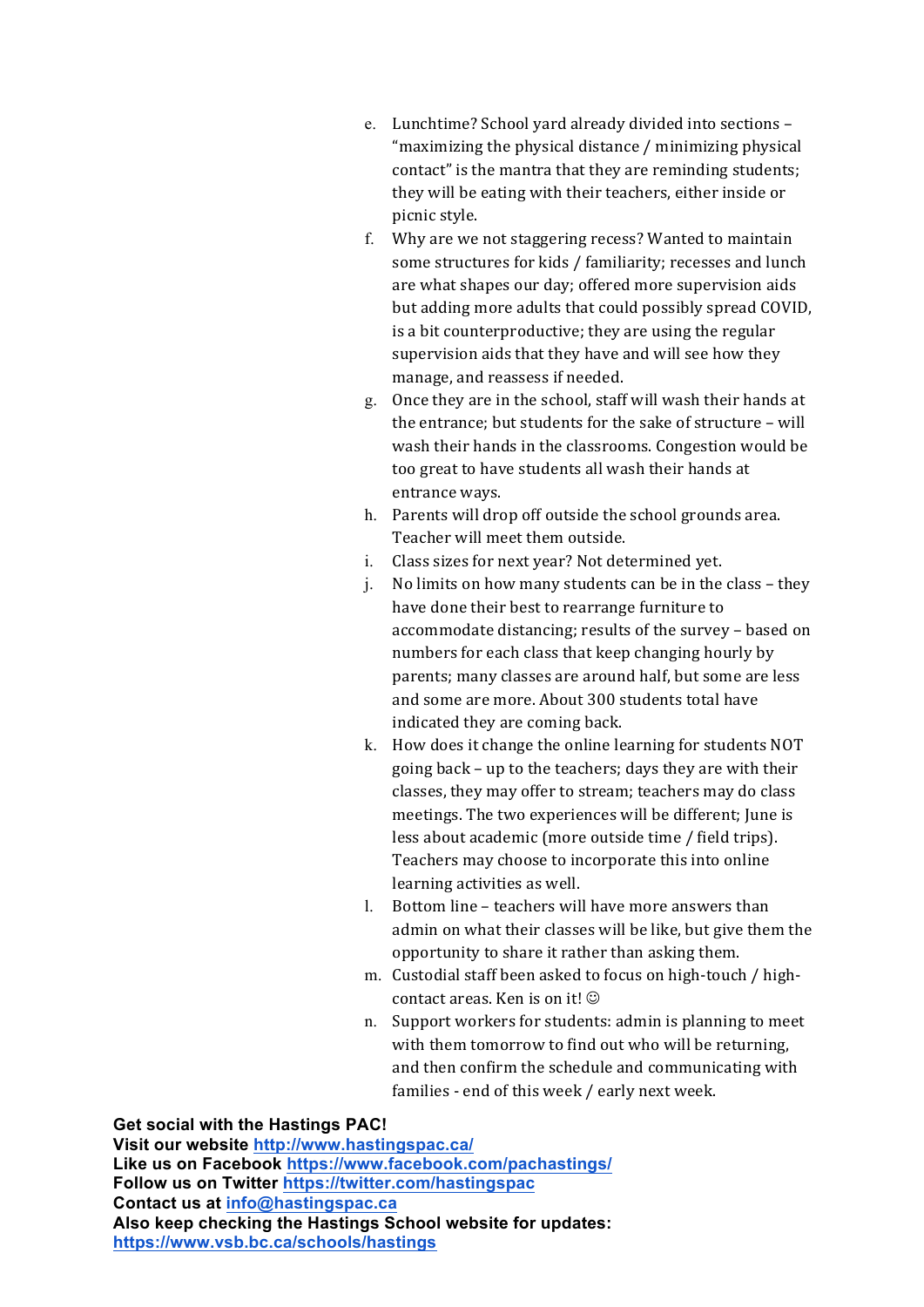- 2. Transition planning for Grade 7's to Gr 8
	- a. (Susan) Youth and Family Worker Becki Steele, has taken the lead; just joined the staff; Becki is looking at possibilities of a leaving ceremony; virtual tours of high schools. More info from teachers and Becki in next little while.
	- b. On school website June  $23<sup>rd</sup>$  Leaving Ceremony will there still be something happening? The date is up in the air. Vital will change it to a TBA for now on website.
- 3. Report Cards
	- a. Families should expect to still receive report cards Vital will share in the weekly email info outlining report card questions.
	- b. Based on students' performance since March  $13<sup>th</sup>$ ; if there is progress since then, will be included; if not, students will not be penalized.
- ii. Vice Principal Susan Dent
	- 1. Will feel fine after the teachers and students get into the groove after this first week of returning to school; will feel a bit like the first week of on-line learning.
	- 2. She was teaching kindergarten during SARS and assures parents it was one of the safest times for students because of the extra diligence with extra measures and protocols.
	- 3. Be gentle with your teachers! It's another transition time  $-$  expect there to be fluidity.
- b. Chair Jacqueline Shaben (820-835)
	- i. Highlights from past month
		- 1. Garden Installation end of July tables will be ready.
			- a. Anyone who wants to help out with the garden over the summer, please contact the PAC.
			- b. Getting new hose bib near the garden to make it easier to water.
	- ii. Upcoming events
		- 1. Speaker Series Saleema Noon Body Science Parent workshop on Zoom on June 3rd. Check Hastings PAC email (June 29, 2020) for instructions on how to a) download the online student workshops and b) register for the June  $3<sup>rd</sup>$  Zoom meeting.
		- 2. Online Field Trip? Urban Safari Rescue
			- a. Motion to fund \$300 for two online field trips. -MSC

**Get social with the Hastings PAC! Visit our website http://www.hastingspac.ca/ Like us on Facebook https://www.facebook.com/pachastings/ Follow us on Twitter https://twitter.com/hastingspac Contact us at info@hastingspac.ca Also keep checking the Hastings School website for updates: https://www.vsb.bc.ca/schools/hastings**